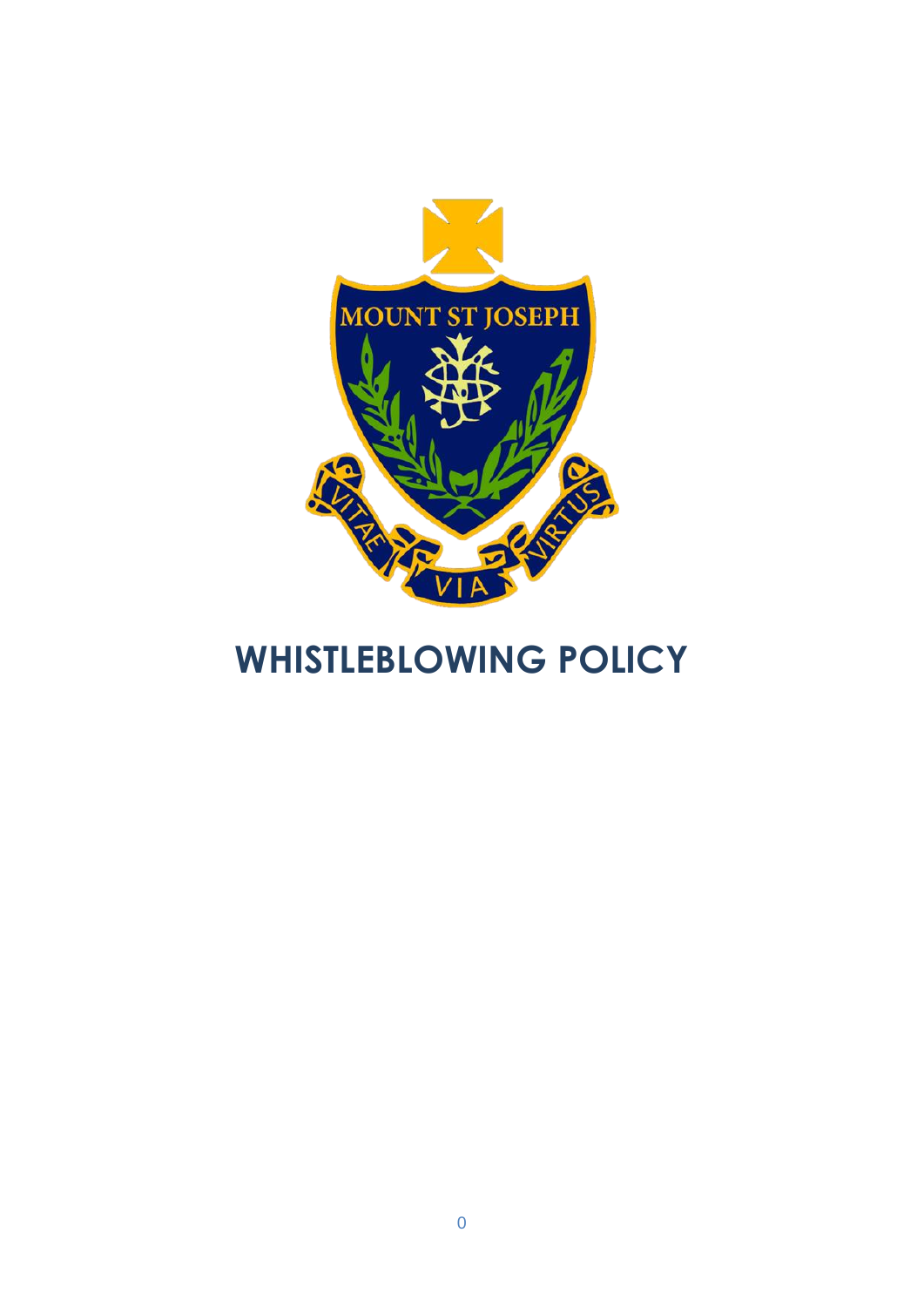### **Version Control**

|    | <b>Current</b><br>version      | <b>Previous</b><br>version | <b>Summary of changes made</b>                                                                                                                                                                                                                                                                                                                                |  |
|----|--------------------------------|----------------------------|---------------------------------------------------------------------------------------------------------------------------------------------------------------------------------------------------------------------------------------------------------------------------------------------------------------------------------------------------------------|--|
| V1 | 23 Feb 15                      | May 2013                   | Based on model policy produced by Bolton Council<br>(December 2014) with amendment to reflect<br>voluntary aided status as employer.<br>Paragraph 4.2, 4.3. Removal of the phrase "in good<br>faith", as a result of the Enterprise and Regulatory<br>Reform Act 2013 which amended the Public<br>Interest Disclosure Act 1988 relating to<br>whistleblowing. |  |
|    | 31 <sup>st</sup> March<br>2016 | 23 Feb 15                  | No changes following review                                                                                                                                                                                                                                                                                                                                   |  |
|    | 01 Sept 17                     |                            | No changes following review                                                                                                                                                                                                                                                                                                                                   |  |
|    | 01 Sept 18                     |                            | No changes following review                                                                                                                                                                                                                                                                                                                                   |  |
|    | 01 Sept 19                     |                            | No changes following review                                                                                                                                                                                                                                                                                                                                   |  |
|    | 01 Sept 20                     |                            | No changes following review                                                                                                                                                                                                                                                                                                                                   |  |
|    | 01 Sept<br>2021                |                            | No changes following review                                                                                                                                                                                                                                                                                                                                   |  |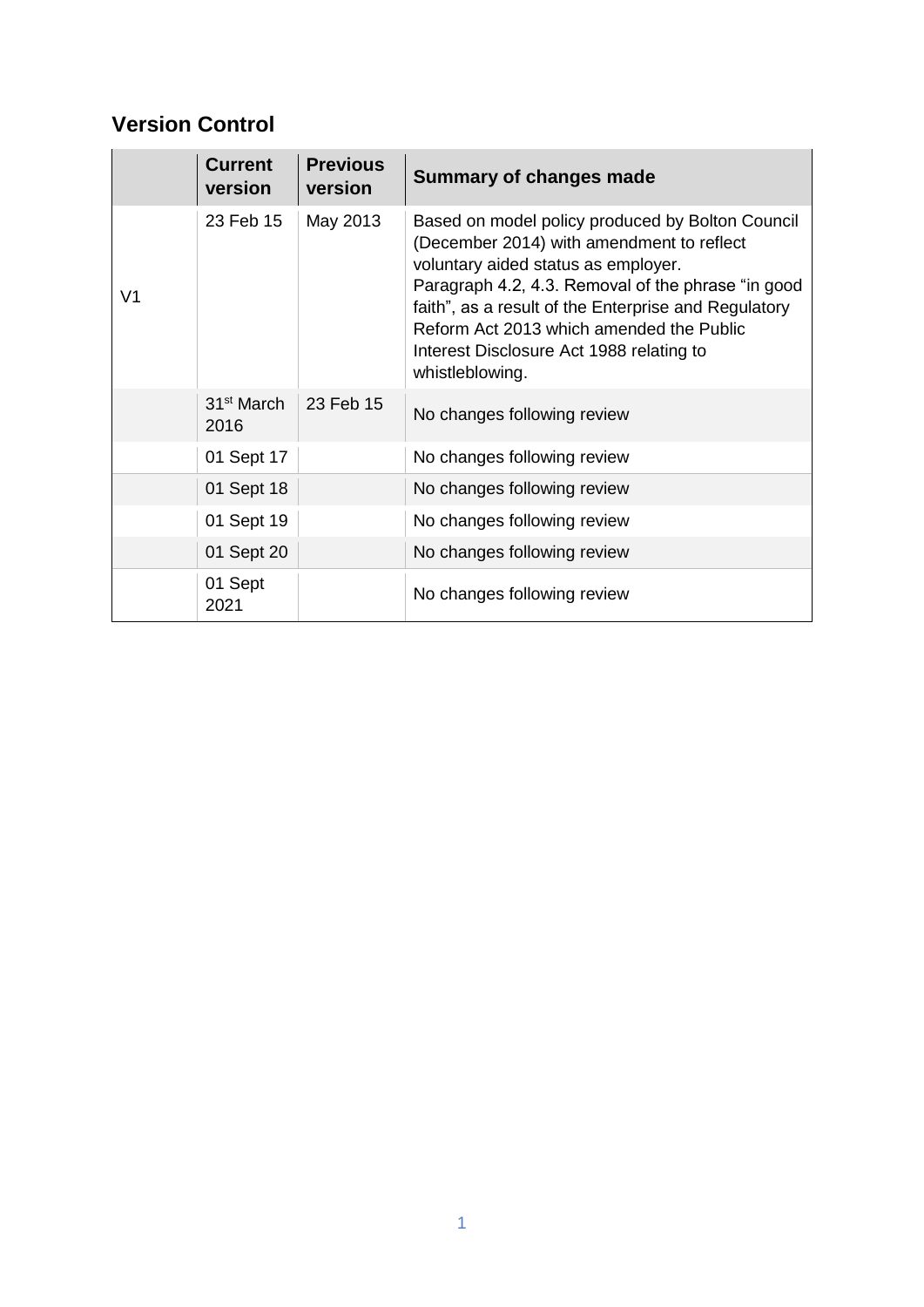### **Contents**

| <b>Section</b><br>Page |                                                    |                |  |  |
|------------------------|----------------------------------------------------|----------------|--|--|
| 1                      | Introduction                                       | 3              |  |  |
| $\overline{2}$         | Scope and definition                               | 3              |  |  |
| 3                      | The school's comments                              | 3              |  |  |
| $\overline{4}$         | Safeguards; confidentiality and witness protection | $\overline{4}$ |  |  |
| 5                      | How to raise an issue by whistleblowing            | 4              |  |  |
| 6                      | How the school will respond                        | 4              |  |  |
| $\overline{7}$         | Help and support in raising an issue               | 5              |  |  |
| 8                      | How the matter can be taken further                | 5              |  |  |
| 9                      | The responsible officer                            | 6              |  |  |

|              | Appendix                     |  |
|--------------|------------------------------|--|
| $\mathsf{A}$ | Identify concerns or issues  |  |
| B            | Steps in making a disclosure |  |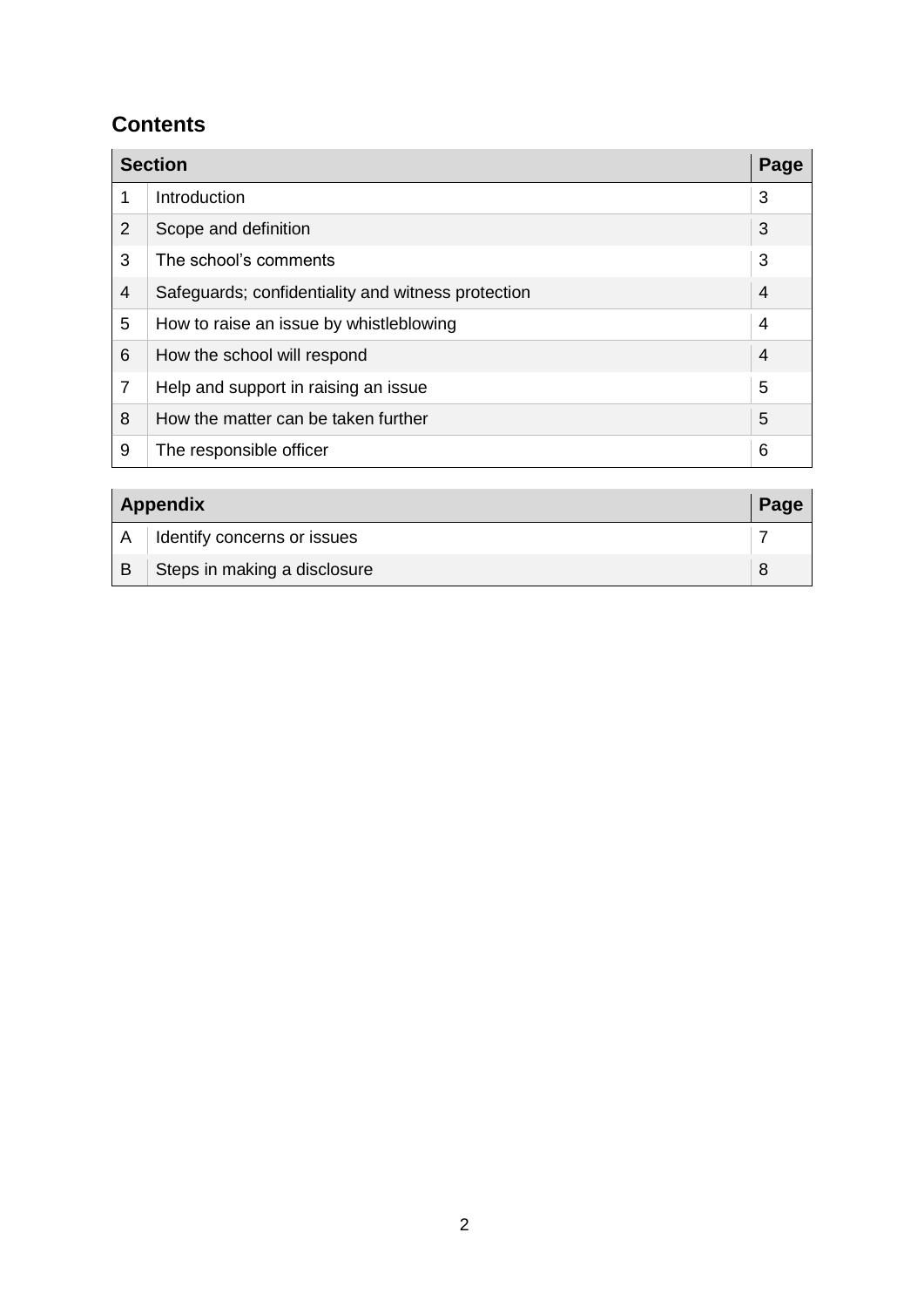#### **1 Introduction**

- 1.1 Mount St Joseph is committed to the highest possible standards of openness, probity and accountability. In line with that commitment we expect employees and others that we deal with who have serious concerns about any aspect of the school's work, or those who work for the school, to come forward and voice those concerns.
- 1.2 This policy document explains how people can raise concerns, or whistleblow, without fear of victimisation, subsequent discrimination or disadvantage.

#### **2 Scope and definition**

- 2.1 The Whistleblowing Policy describes how individuals may make a disclosure when they have reasonable grounds to believe there is illegal, immoral, irregular, dangerous or unethical activity occurring under the school's control. For example:
	- health and safety risks, including risks to the public as well as other employees
	- damage to the environment
	- the unauthorised use of public funds
	- possible fraud and corruption
	- sexual or physical abuse of pupils
	- other unethical conduct
- 2.2 The policy applies to all employees, volunteers and those contractors working for the school on school premises, for example, Governors, agency staff, builders. It also covers suppliers and those providing services under a contract with the school in their own premises.
- 2.3 The Whistleblowing Policy specifically covers those matters where it is in the public interest for an individual to raise concerns. Matters that relate to an individual's own employment must be raised through the grievance procedure. Issues about service quality should be made through the school's complaints procedure.

#### **3 The school's comments**

- 3.1 Under the terms of this policy the school gives an assurance that:
	- those who raise a concern will be listened to and heard
	- employees who raise concerns within the scope of this policy will be protected from any detriment to their employment for doing so, in accordance with the law
	- concerns will be thoroughly investigated
	- appropriate actions will be taken in a timely manner when deemed necessary
	- feedback will be provided to the whistleblower

#### **4 Safeguards; confidentiality and witness protection**

4.1 The school recognises that the decision to report a concern can be a difficult one to make. All concerns will be treated, as far as possible, in the strictest confidence and every effort will be made not to reveal the whistleblower's identity if they so wish.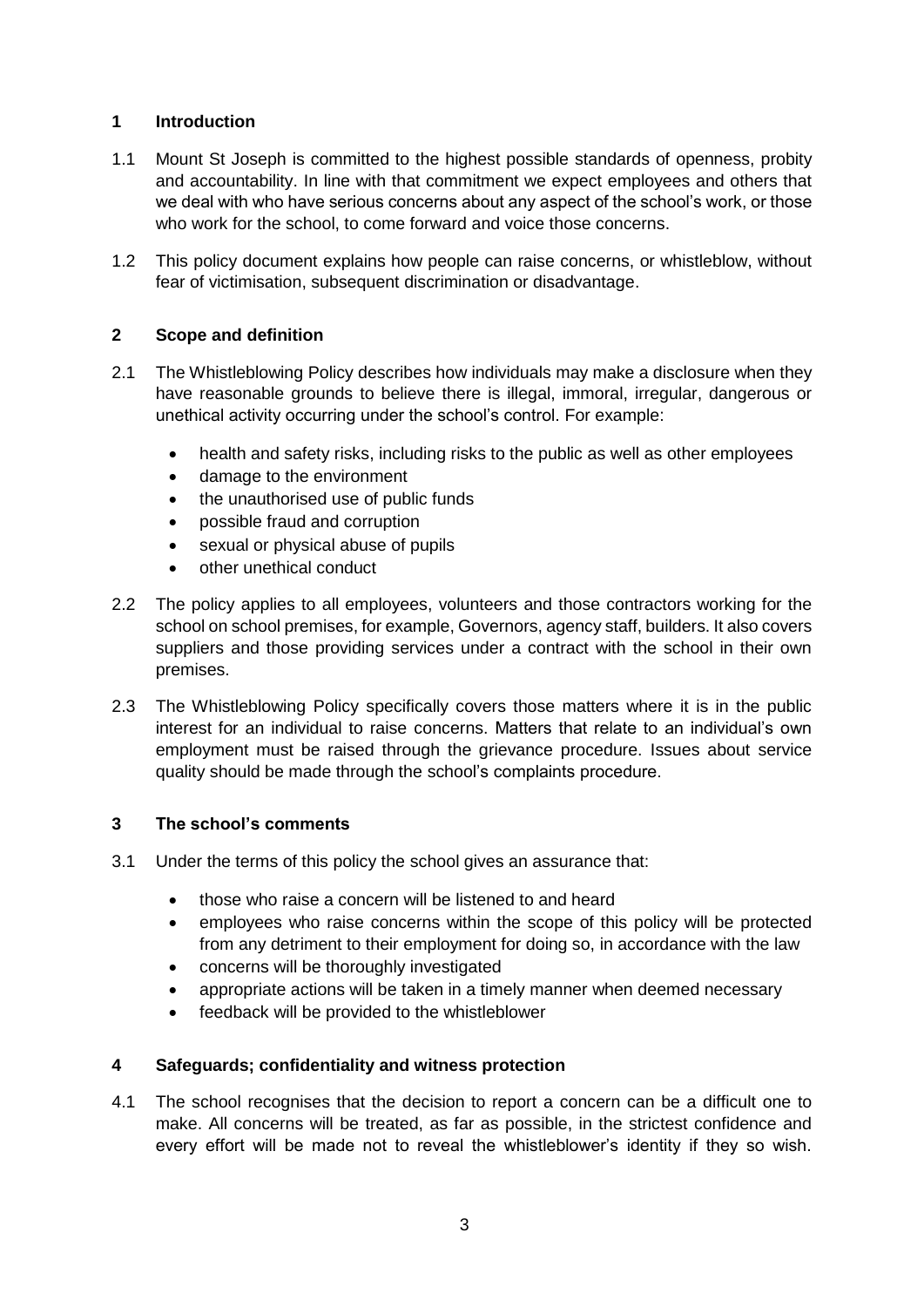However, if concerns require any further action, the individual may at some future date have to act as a witness in proceedings.

- 4.2 The School will not tolerate or allow any form of harassment, victimisation or discrimination (including informal pressures) against those who whistleblow and will take appropriate action to protect individuals who raise a concern. If there are any intimidatory threats or instances of harassment, victimisation or discrimination against a whistleblower the school will take appropriate action against the individual(s) concerned.
- 4.3 If an allegation is not confirmed by the investigation no action will be taken against the person that raised the issue. Action may, however, be taken against those who have been found to have made allegations frivolously, maliciously or for personal gain.

#### **5 How to raise an issue by whistleblowing**

- 5.1 Concerns should be raised at the earliest opportunity.
- 5.2 As a first step, you should normally raise concerns with the Head Teacher. This depends, however, on the seriousness and sensitivity of the issues involved and who is suspected of the malpractice. For example, if you believe that the Head Teacher is involved, you should approach the Chair of Governors in the first instance who may, depending on the circumstances, have to liaise with the Director of Children's Services.
- 5.3 Concerns should be lodged in writing where possible, using the form provided in Appendix A. Verbal reports should provide the same information requested on the form. Although whistleblowers are not expected to prove beyond doubt the truth of an allegation, they will need to demonstrate that there are reasonable grounds for concern.
- 5.4 This policy encourages people to put their name to allegations as far as possible. Concerns expressed anonymously are much less powerful but will be considered at the discretion of the school.

#### **6 How the school will respond**

- 6.1 The school will respond to all concerns raised under the terms of this policy.
- 6.2 Where appropriate, the matters raised may be:
	- investigated by appropriate representatives, internal audit, or through the disciplinary process
	- referred to the police
	- referred to the external auditor
- 6.3 Where further investigation is required this may involve:
	- a detailed internal investigation by appropriate management representatives and professionals, with reference to the disciplinary policy if appropriate
	- referral of the matter to the police
	- referral to the external auditor
	- an independent inquiry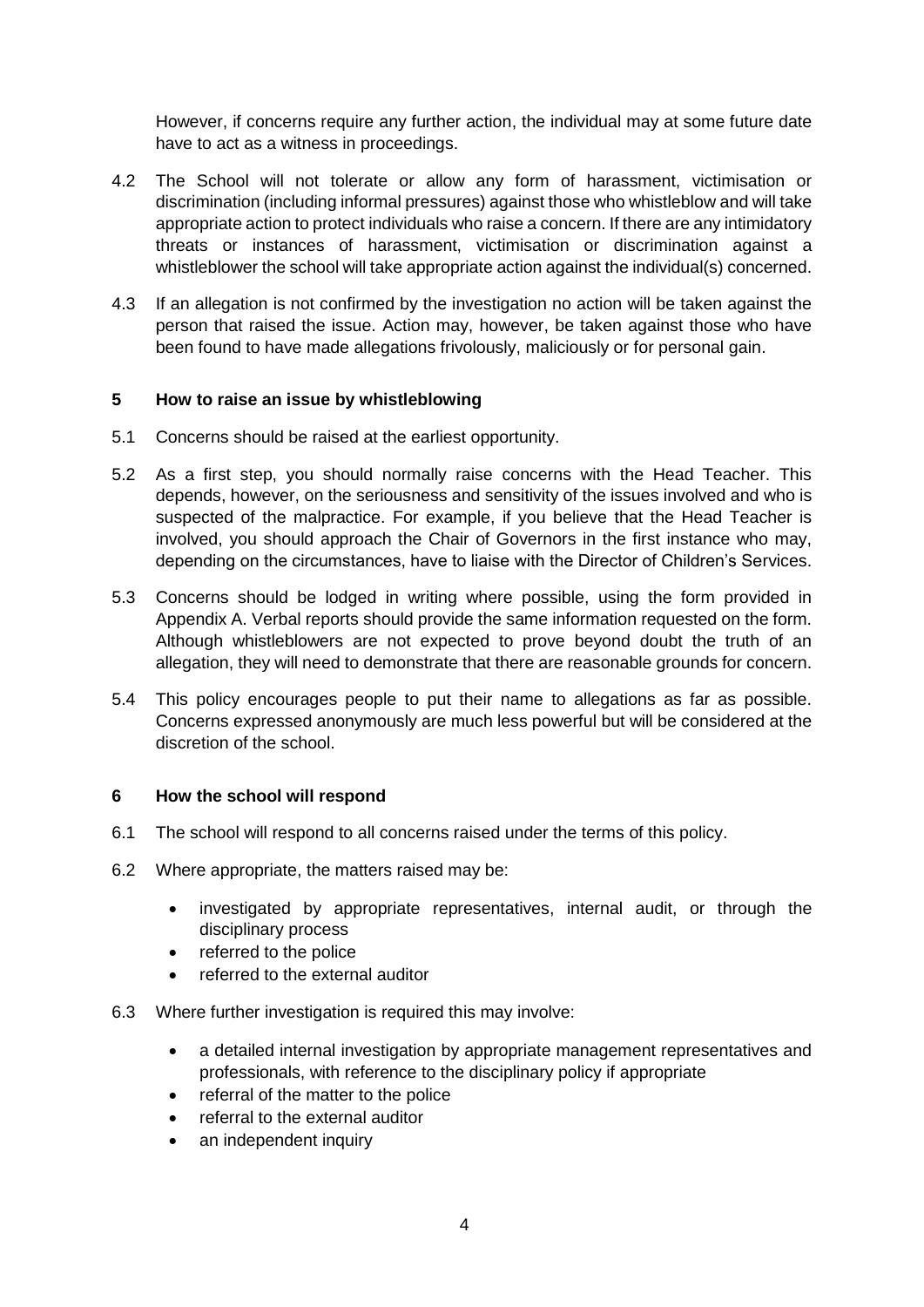- 6.4 Concerns or allegations which fall within the scope of specific procedures (for example, child protection, adult abuse, or discrimination issues) will normally be referred for consideration under these procedures.
- 6.5 Within ten working days of a concern being raised, the person who has raised the issue will be written to in confidence to:
	- acknowledge that the concern has been received
	- explain how we propose to deal with the matter and why
	- indicate how long we think any investigation will take
	- explain any further information or involvement we require from them
	- supply information about support mechanisms

#### **7 Help and support in raising an issue**

- 7.1 The school is committed to supporting those who escalate a concern under this policy.
- 7.2 Further advice and guidance for staff is available on a confidential basis from the Director of Finance and Resources. Employees who are members of a trade union are also encouraged to consider discussing the matter with their trade union representative.

#### **8 How the matter can be taken further**

- 8.1 This policy is intended to provide you with an avenue within the school to raise concerns. The school hopes you will be satisfied with any action taken. If you are not, and if you feel it is right to take the matter outside the school, the following are possible contact points, this list is not exhaustive;
	- The Director of Children's Services
	- The Health and Safety Executive
	- The Financial Services Authority
	- H M Customs and Excise
	- The Inland Revenue
	- The Police
	- The District Auditor
	- The Ombudsman
- 8.2 If you do take the matter outside the school, you should ensure that you do not disclose confidential information. Check with Director of Finance and Resources before disclosing any information.

#### **9 The responsible officer**

9.1 The Head Teacher has overall responsibility for the maintenance and operation of this policy. They will maintain a record of concerns raised and the outcomes (but in a form which does not endanger your confidentiality) and will report as necessary to the school.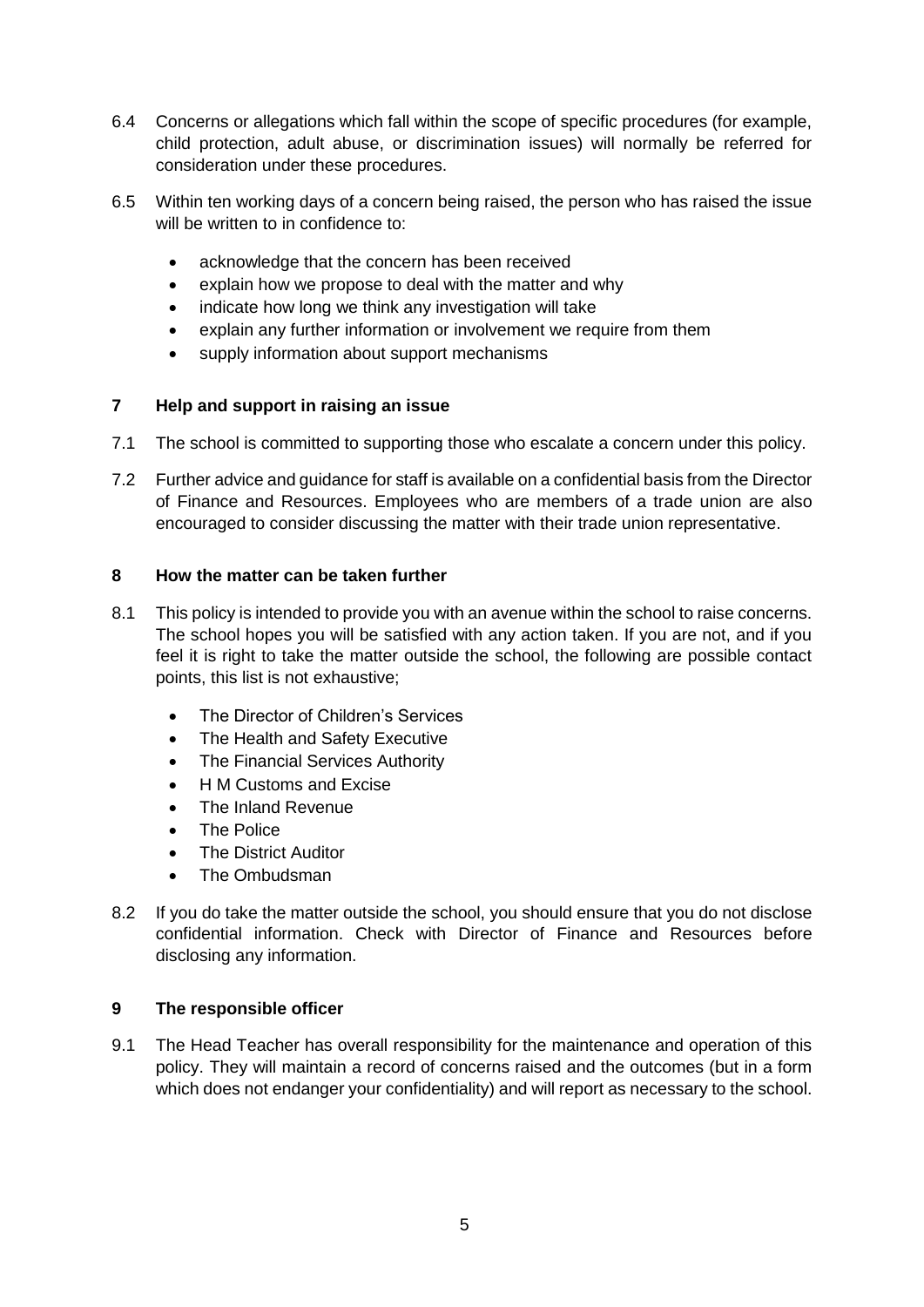## **APPENDIX A Identify concerns or issues**

| <b>Your Contact Details</b>                                                        |                                                                                     |              |            |              |          |  |  |  |
|------------------------------------------------------------------------------------|-------------------------------------------------------------------------------------|--------------|------------|--------------|----------|--|--|--|
| <b>Name</b>                                                                        |                                                                                     |              |            |              |          |  |  |  |
| <b>Address</b>                                                                     | Line 1                                                                              | Line 2       |            |              |          |  |  |  |
|                                                                                    | Line 3                                                                              | Town or City |            |              | Postcode |  |  |  |
| Telephone Home                                                                     |                                                                                     | Work         |            | Mobile       |          |  |  |  |
|                                                                                    |                                                                                     |              |            |              |          |  |  |  |
| <b>Concerns</b>                                                                    |                                                                                     |              |            |              |          |  |  |  |
|                                                                                    | Please provide details of your concerns. Continue on a separate sheet if necessary. |              |            |              |          |  |  |  |
| What concern(s) do you wish to raise?<br>Why are you concerned about the issue(s)? |                                                                                     |              |            |              |          |  |  |  |
|                                                                                    | Have you discussed the issue(s) with anyone else?                                   |              | Yes $\Box$ | No $\square$ |          |  |  |  |
| If so, who with?<br>What date did you discuss this?                                |                                                                                     |              |            |              |          |  |  |  |
|                                                                                    | What was the outcome of this discussion?                                            |              |            |              |          |  |  |  |

**Signed Date**